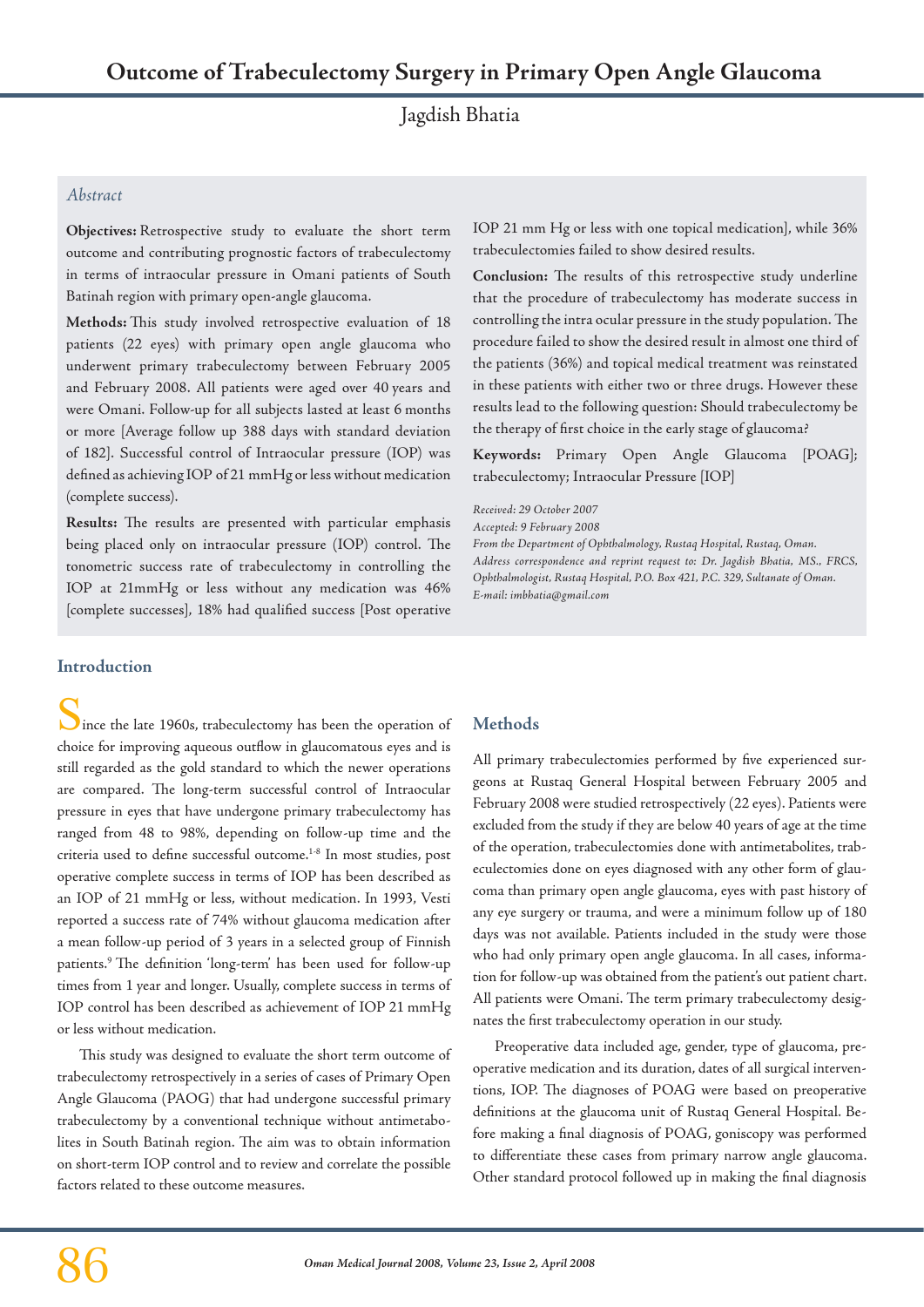was Visual acuity, IOP measurement with applanation tonometer, pupillary reaction, fundus examination etc. Preoperative and post operative IOP was expressed as the value measured by Goldmann applanation tonometry.

Indications for trabeculectomy were uncontrolled IOP despite maximum tolerated medication, and disease progression. All operations were performed by using conventional trabeculectomy technique. A limbus-based conjunctival flap was prepared, beginning about 5 mm posterior to the limbus. A rectangular or triangular half thickness scleral flap measuring 3 x 4 mm was dissected, extending into the clear cornea. Trabeculectomy was performed with a 1mm Kelly's punch. After peripheral iridectomy, the flap was closed with 10/0 burried sutures. Tenon and conjunctiva were reapproximated with water tight 8–0 Vicryl sutures, and sub conjunctival injections of Gentamicin and dexamethasone were given at the end of the operation. Postoperatively, topical mydriatic, antibiotics and steroids were given for up to 4 to 6 weeks.

Trabeculectomy was considered a complete success when IOP of 21 mmHg or less was achieved without additional therapy after a minimum follow up of 6 months. A qualified success was defined as IOP 21 mmHg or less achieved with a single topical medication. Failure was defined by IOP of 21 mmHg or more where patient required two or more topical medication to control the IOP.

Data were collected and analysed using standard statistical methods.

#### **Results**

Follow-up information was available for all 22 eyes. Of the study population 13 eyes (59%) were of female patients and 9 eyes were of male patients (41%). The mean age of the patients at the time of surgery was 53.27 years (range 42–74 years, SD 7.31) (Figure 1). Mean follow-up was 388 days [SD 182]. (Figure 2)



**Figure 1:** Demographic data of the study population.



**Figure 2:** Bar diagram showing number of patients and duration of their follow up in months.

All the eyes in study population were on topical antiglaucoma medications before surgery for a long time [1-3 years], with 84% of eyes receiving two or more medications.

The results are presented with particular emphasis being placed only on intraocular pressure (IOP) control. The tonometric success rate of trabeculectomy in controlling the IOP at 21mmHg or less was achieved in 46% patients who did not require any topical medication till their last follow up [complete successes], 18% had qualified success [IOP 21 mm Hg or less with one topical medication] while 36% trabeculectomies failed to show desired results and medical treatment was reinstated in these patients with either two or three topical antiglaucoma drugs. (Figure 3)



**Figure 3:** Out come of trabeculectomy surgeries in terms of IOP [In percentage] [Present study]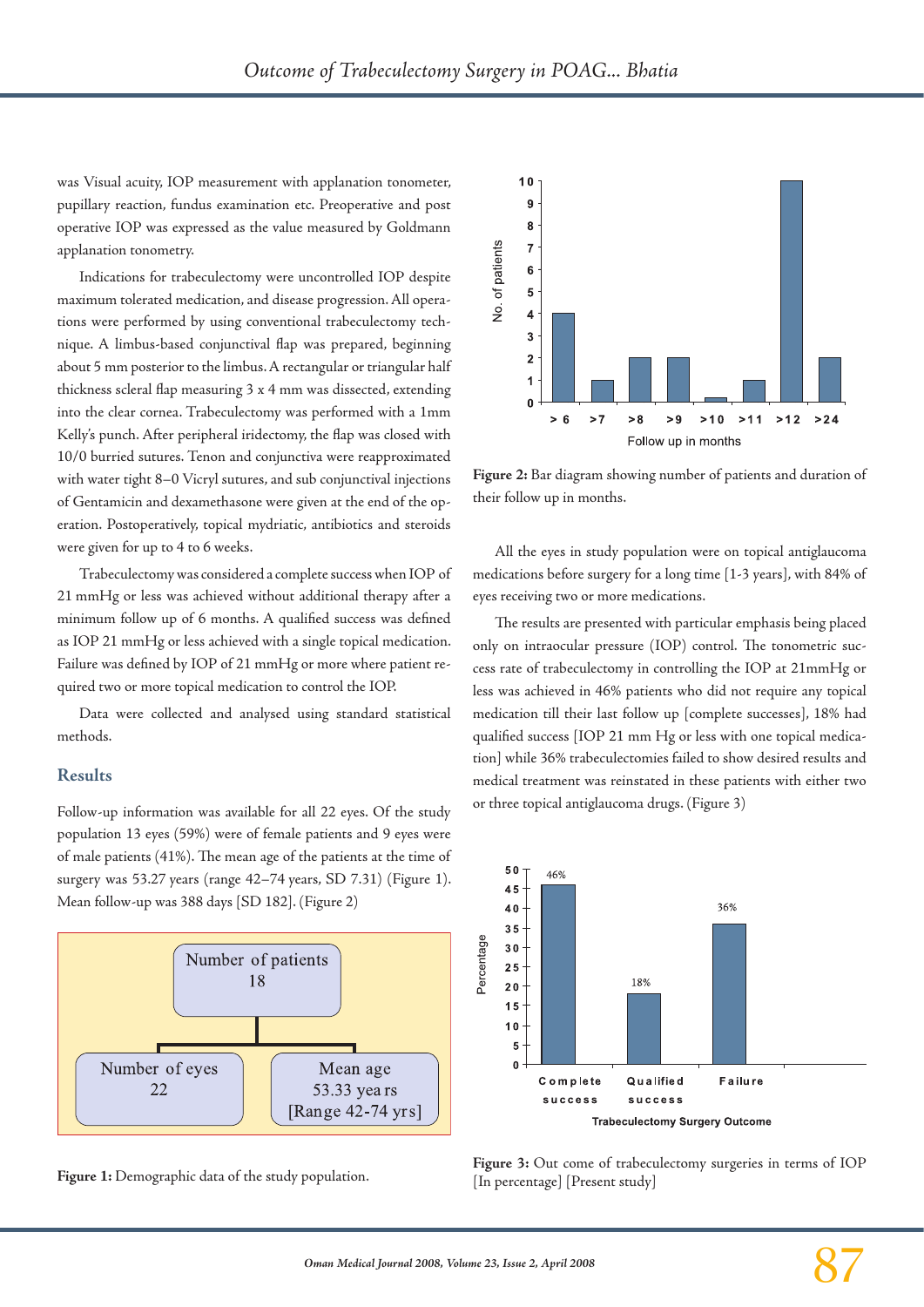#### **Discussion**

In the early days of trabeculectomy, several authors focused on the favorable pressure-reducing effect of the operation. For example, in their 10-year study of 424 eyes, Watson and Grierson reported success in 86% of eyes with surgery alone and in 98% with the use of additional medical therapy and/or surgery after the minimum follow-up period of 2 years.4 D'Ermo et al. reported success in 71% of eyes without medication and in 80% of those with medication after 1 year of follow-up, and noted that after this period the percentage of well-controlled eyes was substantially constant up to 5 years.2 Clinical experience and other studies have, however, shown lower success figures and have suggested that the success rate of trabeculectomy decreases with time. Jerndal and Lundstrom reported  $IOP \leq 21$  mmHg without medication in 58% of eyes after a follow-up period of 1.5–3 years.<sup>1</sup> Even lower control rates have been reported recently. Nouri-Mahdavi et al. identified success rates of 48% and 40% at 3 and 5 years, respectively, although it should be noted that their study defined success by the achievement of either  $\text{IOP} \leq 20 \text{ mmHg}$  or a pressure reduction of 20%.<sup>6</sup> Similar success rates are found in our study, where the success rate, defined as  $IOP \leq 21$  mmHg without medication was 46% and qualified success of 18% at the end of last follow up. While the failure rate in our study was 36% at the end of last follow up.

Previous studies have suggested inadequate long-term control of IOP after trabeculectomy may relate to various factors, such the type and/or length of preoperative medication (Watson & Grierson;<sup>4</sup> Lavin et al.<sup>10</sup>) and preoperative ALT (Schwartz et al.<sup>11</sup>). Further, in POAG, early trabeculectomy has been reported to be more successful than delayed trabeculectomy (Lavin et al.<sup>10</sup> Broadway et al.<sup>12</sup>). In light of this, earlier surgery, particularly in eyes with POAG, may have improved the results of some of these studies.

The reasons for the substantial failure rate of 36% in our study are not clear. All the patients underwent uneventful surgical procedure under experienced hands. All the eyes in the study population were on topical antiglaucoma medications before surgery for a long time (1-3 years), with 84% of eyes receiving two or more medications. After reviewing the literature and analyzing the study population, the probable factor found to be related to poor long-term control of IOP after trabeculectomy is the longer length of duration of preoperative anti-glaucoma medication.

The morphologic effects of long-term glaucoma drug treatment on the conjunctiva and Tenon's capsule in open-angle glaucoma patients have been studied.<sup>13, 14</sup> The results of these studies indicate that long-term medical therapy, administered before trabeculectomy surgery is performed, increases the number of tissue inflammatory cells. These histologic observations suggest that extensive medical treatment induces a sub clinical inflammation that may enhance the risk of external bleb scarring and filtration surgery failure. This clinical speculation encouraged investigators to study the influence of prior medical therapy on the success of trabeculectomy performed in open-angle glaucoma patients in an attempt to link the histologic laboratory observations with an undesirable surgical outcome.<sup>10, 12, 15</sup>

Specimen taken from the patients who received long-term glaucoma medication demonstrated increased numbers of macrophages, fibroblasts, lymphocytes, and mast cells within conjunctiva and Tenon's capsule as compared to specimens from patients receiving minimal treatment. In addition, there appeared to be a decrease in goblet cells in patients who received long term glaucoma medication. Subsequently, the results of a more extensive histologic study of 126 patients comparing various medical treatment regimens and their influence inducing sub clinical inflammation within the conjunctiva prior to filtration surgery supported this observation.<sup>14</sup> These histologic results have encouraged speculation that the sub clinical inflammation induced by long-term medical therapy may increase the chance of bleb failure after filtration surgery.

The investigators conclude that long-term use  $(>1$  year) of topically applied glaucoma medications can adversely affect the results of trabeculectomy surgery. This speculation suggests that early trabeculectomy may be a more conservative and less risky alternative to long-term medical treatment of open-angle glaucoma patients.

Finally, investigators have reported that exposure to topical antiglaucoma medications for more than 3 years is associated with a significant foreshortening of the inferior fornix secondary to conjunctival fibrosis.16 These clinical observations suggest that a possibility for enhanced postoperative scarring of surgically created filtering blebs might be more likely in patients receiving long-term antiglaucoma medications. In fact, many believe that the continuing use of miotics prior to filtering surgery increases the likelihood of surgical failure.<sup>17</sup> In spite of these reports and studies, there has been general agreement that surgical treatment of open-angle glaucoma is indicated only after maximally tolerated medical treatment has failed.

#### **Conclusion**

This retrospective study was planned to evaluate the short term outcome of conventional trabeculectomy in POAG in Omani population of South Batinah region. The success of trabeculectomy cannot be judged by the single criteria of IOP alone, however, we feel that the aim of trabeculectomy is a constant maintenance of reduction of IOP in order to prevent further damage to visual function with the main goal to improve or at least- preserve the patients' quality of life. The results of this retrospective study